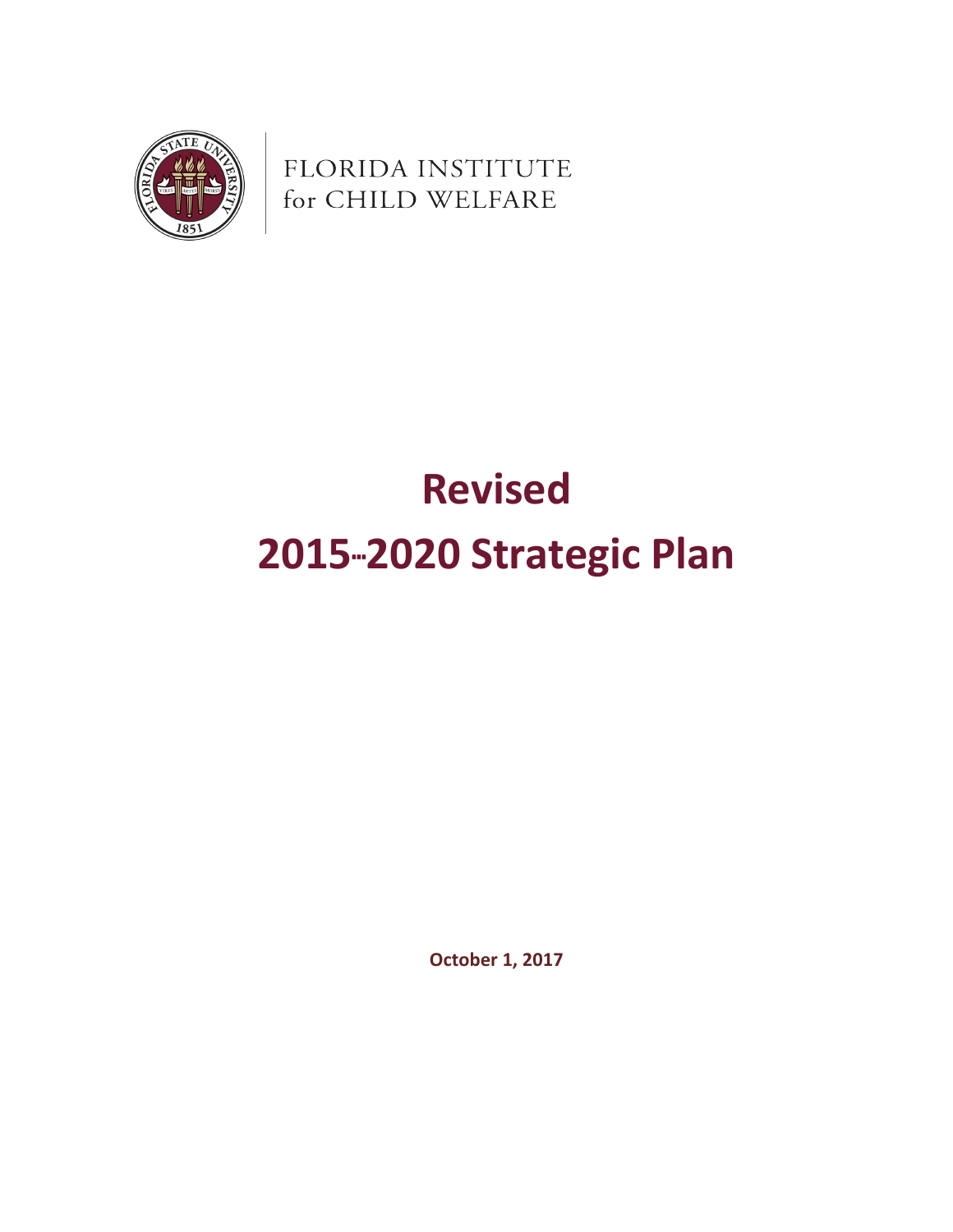## **The** Florida Institute for Child Welfare 2015-2020 Strategic Plan

#### **Message from the Director**



**Jessica A. Pryce, Ph.D., MSW**  *Director*

The Florida Institute for Child Welfare has worked diligently over the past two years at permeating the child welfare community with relevant research findings that inform legislative policy. The purpose of the Institute is to prioritize the safety, permanency and wellbeing of children and families. As the new director, I am looking forward to continuing the great work of the Institute and our statewide partners. It is my goal to consistently collect data on longstanding challenges from the child welfare community and create opportunities for subject matter experts statewide to investigate and recommend solutions. The strategic plan that was executed in 2015 was well written and thoughtful. I offer a revised strategic plan and the additions are meant to complement the initial plan, not replace. Within every partnership and research endeavor, the Institute aims to be strategic. The four foundational pillars, Collaborative Partnerships, Research, Policy Analysis and Technical Assistance/Training have been an effective guide in our work. We are extending our research agenda to a directed focus on evaluation of promising practices. In prioritizing evaluation research, the Institute can begin to foster replication of those efforts. Additionally, I am broadening our partnerships to subject matter experts in varying academic programs to bolster our Institute's interdisciplinary contributions. I am committed to continuing to keep the Institute at the forefront of child welfare research and aim to use strategic decision making as we move into this next fiscal year.



**FLORIDA INSTITUTE** for CHILD WELFARE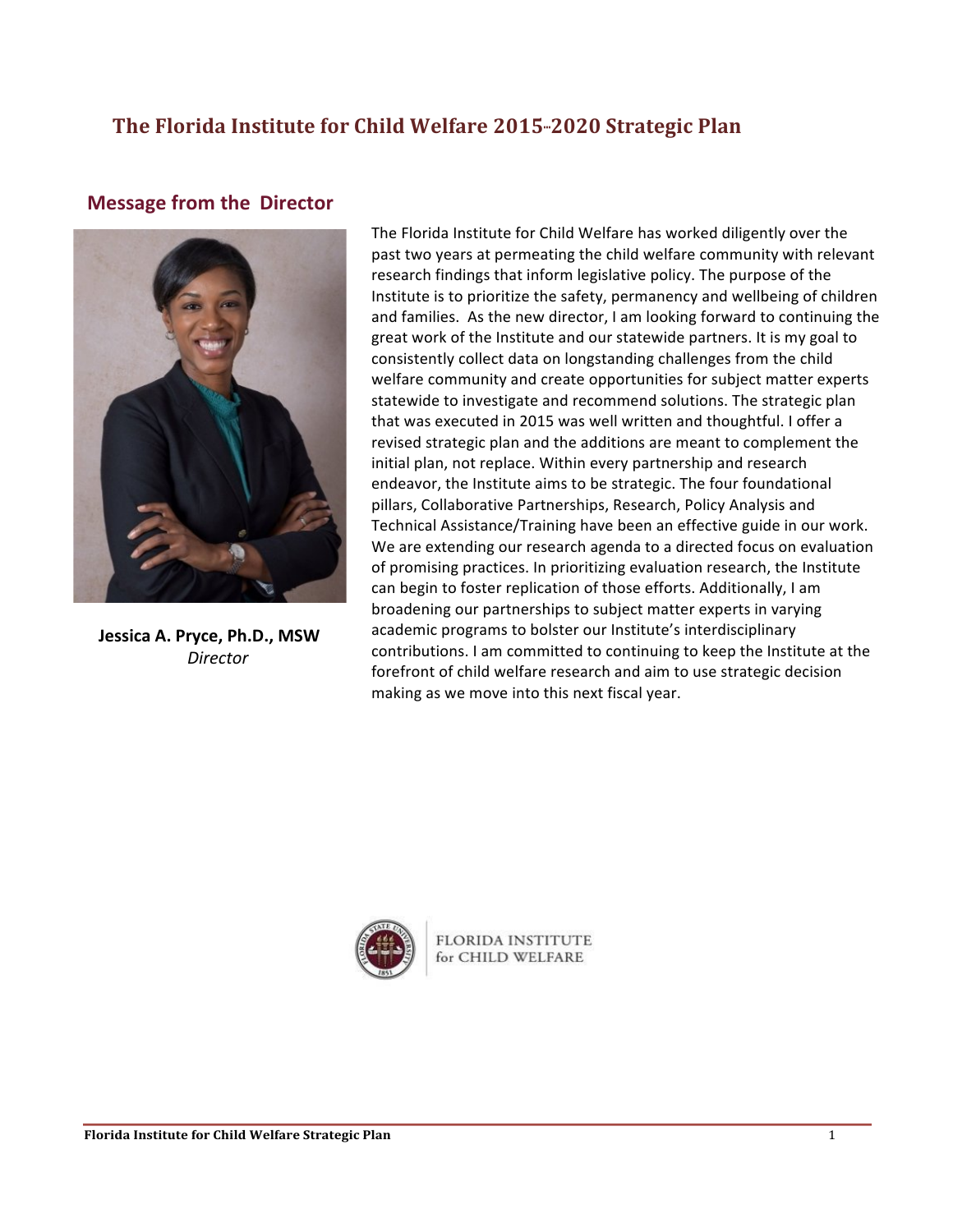# **Contents**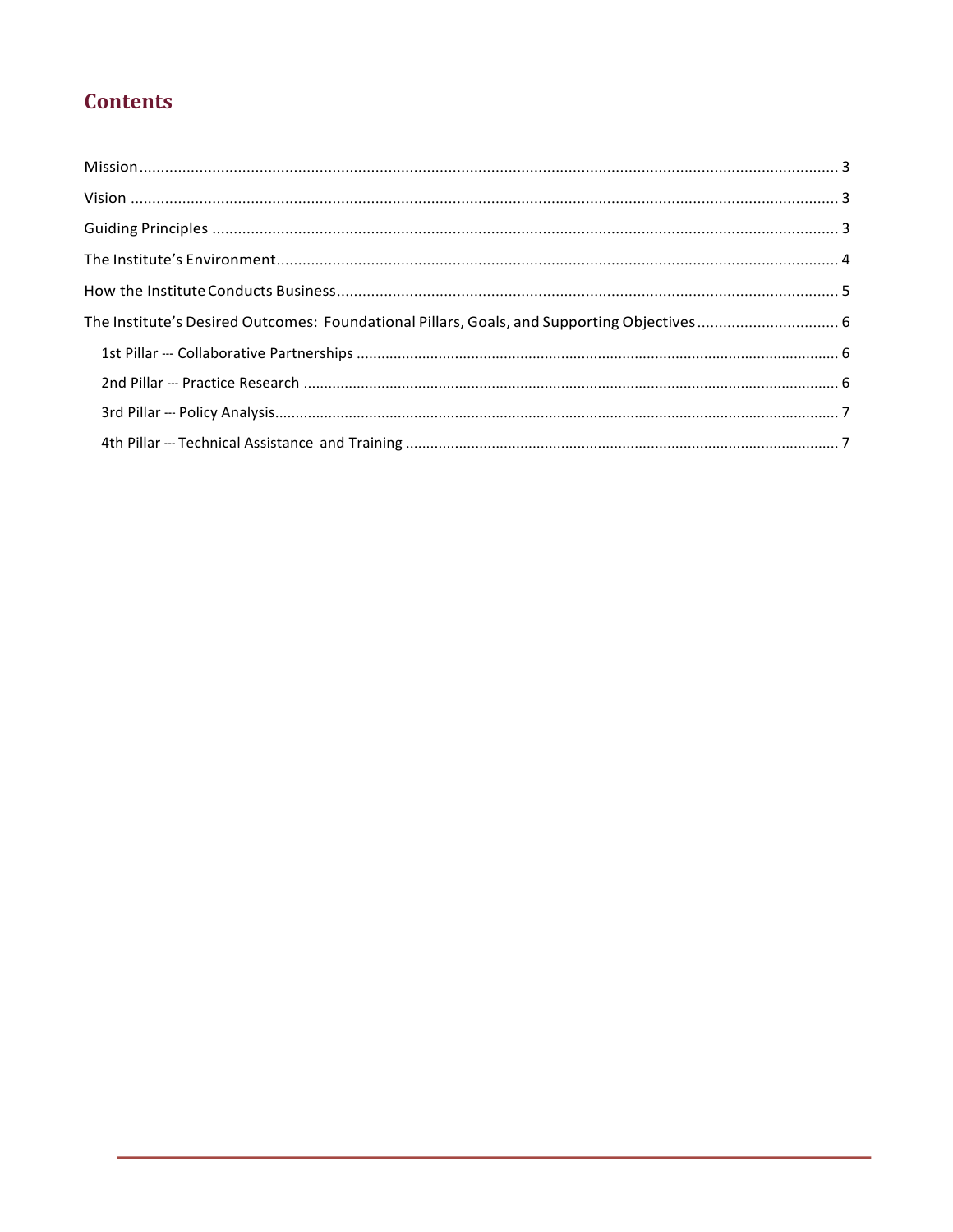### **Mission**

The Florida Institute for Child Welfare seeks to promote safety, permanency, and well-being among the children and families of Florida that are involved with the child welfare system. To accomplish this mission, the Institute will sponsor and support interdisciplinary research projects and program evaluation initiatives that will contribute to a dynamic knowledge base relevant for enhancing Florida's child welfare outcomes. The Institute will collaborate with community agencies across all sectors and other important organizations in order to translate relevant knowledge generated through ecologically-valid research, policy analysis, and program evaluation. This will be best achieved through the design and implementation of developmentally-targeted and trauma-informed strategies for children and families involved in the child welfare system.

### **Vision**

To provide nationally acclaimed child welfare research, training services, and policy and practice implementation guidance with our partner organizationsin support of the children and familiesin Florida's child welfare system.

## **Guiding Principles**

- Strive for Research and Training Excellence we will continually strive to develop research projectsthat are based in sound translational scientific research methods and principles.
- Commitment we will exhibit commitment and dedication to the Institute's mission and always prioritize the needs of children and families in Florida's child welfare system.
- Collaboration we will collaborate within and across disciplines and professions to identify research priorities, apply evidence-based and evidence-informed solutions, and to translate research findings into effective practice and policy.
- Effective Communication we will continuously share knowledge and information within the Institute to achieveorganizationalsuccess.
- Respect we will value everyone's contribution to the mission, treating everyone with dignity.
- Diversity—we will encourage and support robust and pluralistic approaches to the mission, knowing that intellectual diversity contributes to innovation, creativity, and fresh approaches to difficult problems.
- Integrity—while the Institute existsin a challenging political, economic, and cultural environment, its staff and researchers will work to protect the intellectual independence and integrity of its initiatives.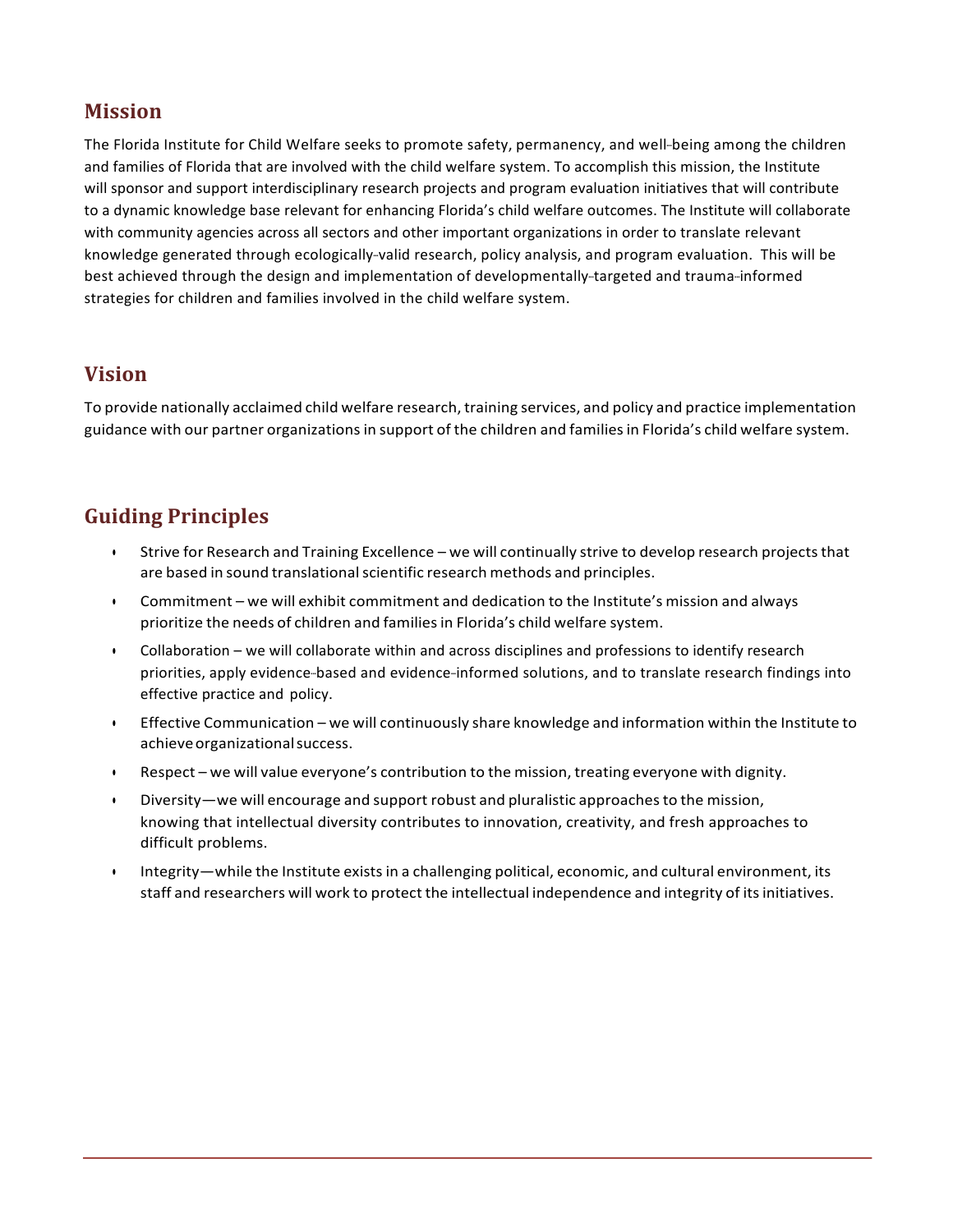## **The Institute's Environment**

In 2014, the Florida Legislature passed comprehensive child welfare legislation (Senate Bill 1666) in response to media reports of almost 500 children known to Florida's child welfare system who had died in the previous five years. This legislation established the Florida Institute for Child Welfare (Institute) at the Florida State University College of Social Work unders. 1004.615, Florida Statutes.

The purpose of the Institute is to advance the well-being of children and families by improving the performance of child protection and child welfare services through research, policy analysis, evaluation, and leadership development. The Institute consists of a consortium of public and private universities throughout Florida that offer accredited degree programs in social work. Under new leadership, in January 2017 the Institute prioritized expanding the consortium's

"We must become more adept at articulating the enhanced quality of social work research and the value of our research in the field, not only to the families served by the system and the practitioners who serve them, but also the community and society as a whole."

Child Welfare for the Twenty First Century: A Handbook of Practices

interdisciplinary acumen by engaging universities that do not have a Social Work program. They must have a program where research is being down that is impacting the lives of children and families. The statute also requires the Institute to work with the Department of Children and Families (DCF), sheriffs that provide child protective investigative services, Community-Based Care (CBC) lead agencies, CBC provider organizations, the court system, the Department of Juvenile Justice (DJJ), the Florida Coalition Against Domestic Violence (FCADV), and other partners who contribute to and participate in providing child protection and child welfare services.

By statute, the Institute is required to:

- ■■ Maintain a program of research contributing to the scientific knowledge related to child safety, permanency, and child and family well-being.
- **■■** Advise DCF and other organizations about the scientific evidence regarding child welfare practice.
- **■■** Provide advice regarding management practices and administrative processes.
- ■■ Assess the performance of child welfare services based on specified outcome measures.
- ■■ Evaluate the educational/training requirements for the child welfare workforce and the effectiveness of training.
- Develop a program of training/consulting to assist organizations with employee retention.
- ■■ Identify and communicate effective policies and promising practices.
- ■■ Develop a definition of a child or family at high risk of abuse or neglect.
- ■■ Evaluate the provisions of Senate Bill 1666 and recommend improvements.
- ■■ Recommend improvements in the State's child welfare system.
- ■■ Submit an annual report to the Governor and Legislature outlining activities, significant research findings, and recommendations for improving child welfare practice.

The Institute will meet these mandates by producing high quality child welfare research that is translational and inform the development of policies that improve safety, permanency and well-being outcomes for the children and families in Florida's child welfare system. This approach requires the development of effective relationships and productive collaborations with government, our community-based stakeholders, and our academic partners. The main objectives of building partner capacity and enhancing collaboration are 1) to develop service interventions that result in positive outcomes; 2) to enact policies that enhance effective service delivery of child welfare services; and 3) to contribute to the development of a sustainable and highly trained child welfare professional workforce.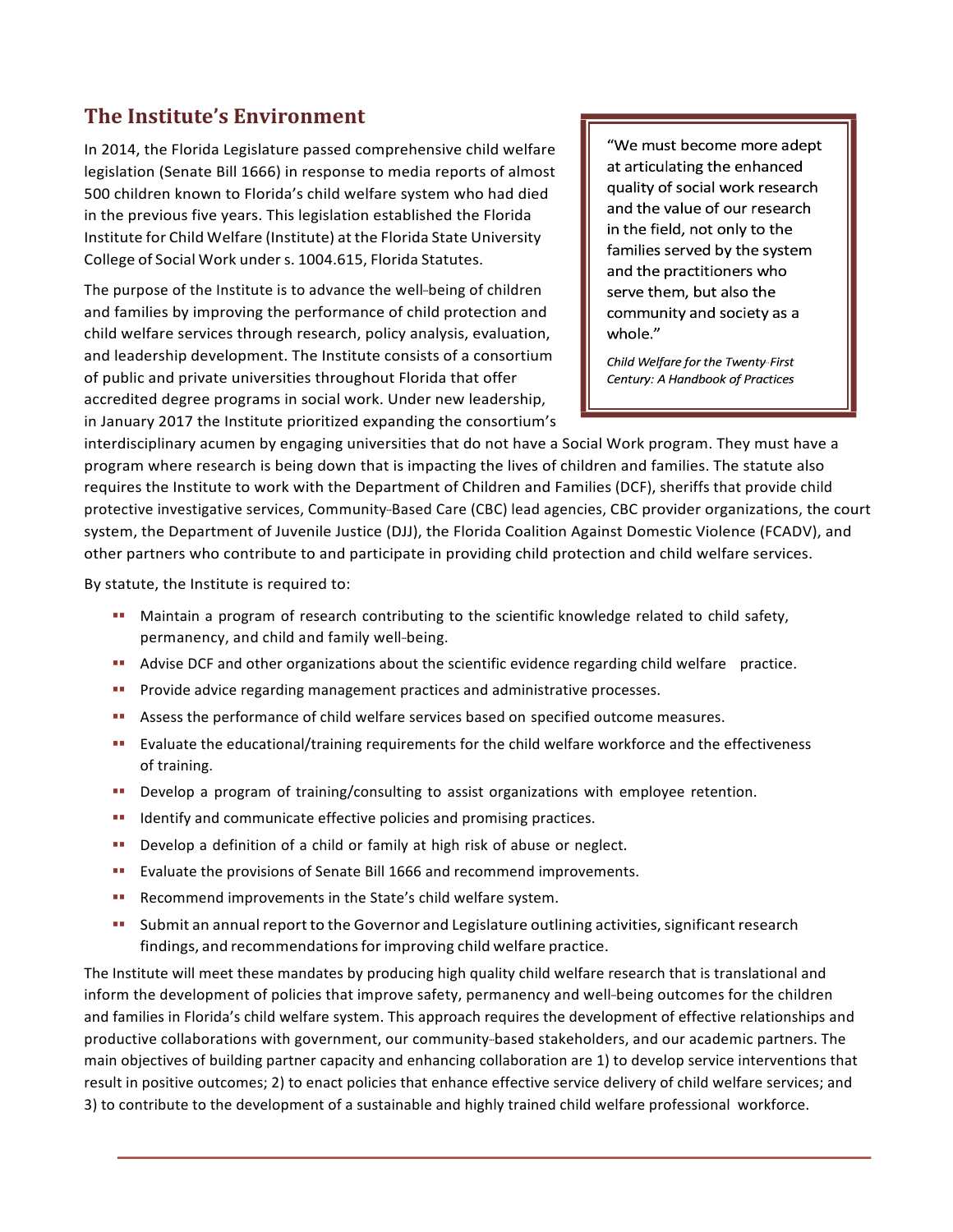The Institute is prepared to respond to the multiple requests for expertise and guidance at the local, state, and national level through building and maintaining a technical assistance program by connecting subject area experts and research findings to policy decisions. The Institute's leadership will work to align the research agenda to address stakeholders' needs and to develop relevant translational research priorities. In this light, leadership will work diligently with faculty and research affiliates across the state to respond to the critical research and technical assistance needs of the Florida Department of Children and Families, as well as the unique requirements of the legislative mandates.

The Institute's vision is to be at the forefront of child welfare practice research, advancing and advocating for changes to state and federal child welfare policies, and providing evidence-informed strategies for effective workforce recruitment, long-term retention, and professional development.

## **How the Institute Conducts Business**

The mandates set forth in the 2014 legislation require that the Institute establish working relationships with the key stakeholders in the Florida's child welfare system, specifically including DCF, CBC agencies, the Judiciary, and the fourteen accredited social work programs acrossthe state.

The Institute is housed in the Florida State University College of Social Work (CSW). The CSW leadership is committed to establishing an environment that encourages team science and facilitates productivity. The Institute will utilize the College's child welfare experts for identified research projects that are best suited for intramural support. The Institute's leadership also recognizes the importance of establishing a statewide and national network of research and policy experts to meet Florida's legislative mandates. The Institute will actively seek to diversify its funding portfolio to supplement recurring state funding with foundation and federal sponsorships that will support its mission.

The Institute will convene and meet with significant organizations and actors across multiple, relevant fields in the public and private sectors that help shape the lives of Florida's families and children, and especially those who significantly affect and intervene with child welfare clients at practice and policy levels. The Institute will develop and use convening-and-designing processes that help "smooth the path" for translational research and consultation by establishing and clarifying the actual geographies, contours, and boundaries of the child welfare environment. These efforts can help meet a number of objectives including: 1) invite committed persons already working on children's issues to develop approaches that are coordinated and collaborative with others engaged in such work; 2) develop a usable "catalogue" of statewide assets across sectors that can be employed in the service of children and families more effectively and efficiently; 3) communicate important issues, questions, and findings among stakeholders and across sectors; 4) move forward the design of action plans and scalable "proof of concept" designs that will help address the unique and long-term needs of children in the child welfare system; and 5) enhance the probability of successful "translation" of validated child

welfare knowledge and interventions into Florida systems of care; 5) create a research repository that can accessed by statewide faculty and research affiliates.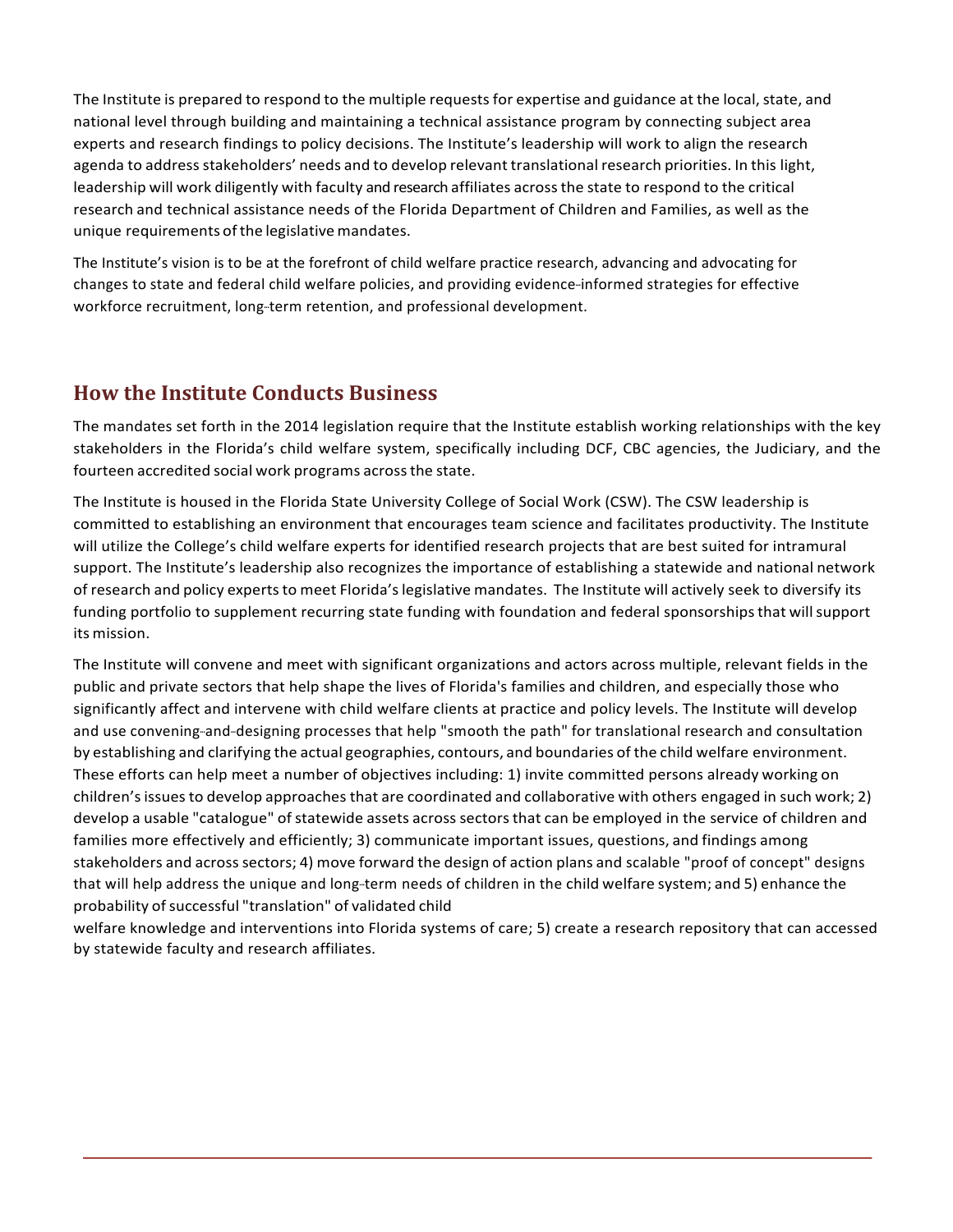## **Foundational Pillars, Goals, and Supporting Objectives**

The Institute's goals and priorities were specified in Senate Bill 1666 with an overarching mandate to make practice and policy recommendationsto improve Florida's child welfare system. In maintaining alignment with legislative intent and priorities, the Institute proposes "Four Pillars" to target mandated outcomes in the following research priority areas:

- Evidence-Based, Trauma-Informed Services for Children Birth to Three
- ■■ Child Welfare Workforce Recruitment and Retention
- <sup>11</sup> Youth Specific Issues Pregnancy and Parenting Teens, DJJ "Lock-Outs" and "Crossovers"
- ■■ Human Trafficking of Minors
- **Trauma-Informed Diversion Services for High Risk or Very High Risk Children**
- Integration and Co-location of Mental Health, Substance abuse, and/or Domestic Violence Services with Child Welfare Protective Investigations and Case Management Services
- **Evidence-Based and Trauma-Informed Services for Children with Complex Behavioral Health Needs**
- ■■ Quality Residential Group Homes
- ■■ Other research identified as crucial for effective child welfare practice

#### 1<sup>st</sup> Pillar --- Collaborative Partnerships

*Goal***:** Establish new partnerships and strengthen existing relationships with researchers and policymakersto improve safety, permanency and well-being outcomes for families in the child welfare system.

Supporting Objectives:

- 1. Identify and utilize existing state and national networksto strengthen and expand the quality and depth of the partnershippool.
- 2. Develop collaborations that generate promising research projects and advance social policies that improve child welfare outcomes, while simultaneously extending their impacts to social service, health, and behavioral health sectors.
- 3. Identify, engage, affiliate, and support promising researchersto advance the Institute's mission.

#### **2nd Pillar --- Practice Research**

*Goal 1:* Develop and support translational research projectsthat contribute to the scientific knowledge base related to child safety, permanency, and child and family well-being.

Supporting Objectives:

- 1. Recruit and retain researchers qualified to support the mission of the Institute with focus on emergent translational research priorities.
- 2. Conduct child welfare research in partnership with stakeholders and academic institutionsthat will advance child welfare scientific knowledge.
- 3. Develop evidence-informed and evidence-based innovative service delivery models to meet the complex needs of the populations served by the child welfare system.
- 4. Evaluate promising interventions to optimize child welfare outcomes and facilitate replication.

*Goal 2:* Establish an institutional culture that enablesthe Institute to become a national leader in child welfare research.

Supporting Objectives:

- 1. Develop a culture that encouragesintellectual creativity, innovation, and social entrepreneurship.
- 2. Maintain a culture of accountability within the Institute to assure that supported research is translational, relevant, and high-quality.